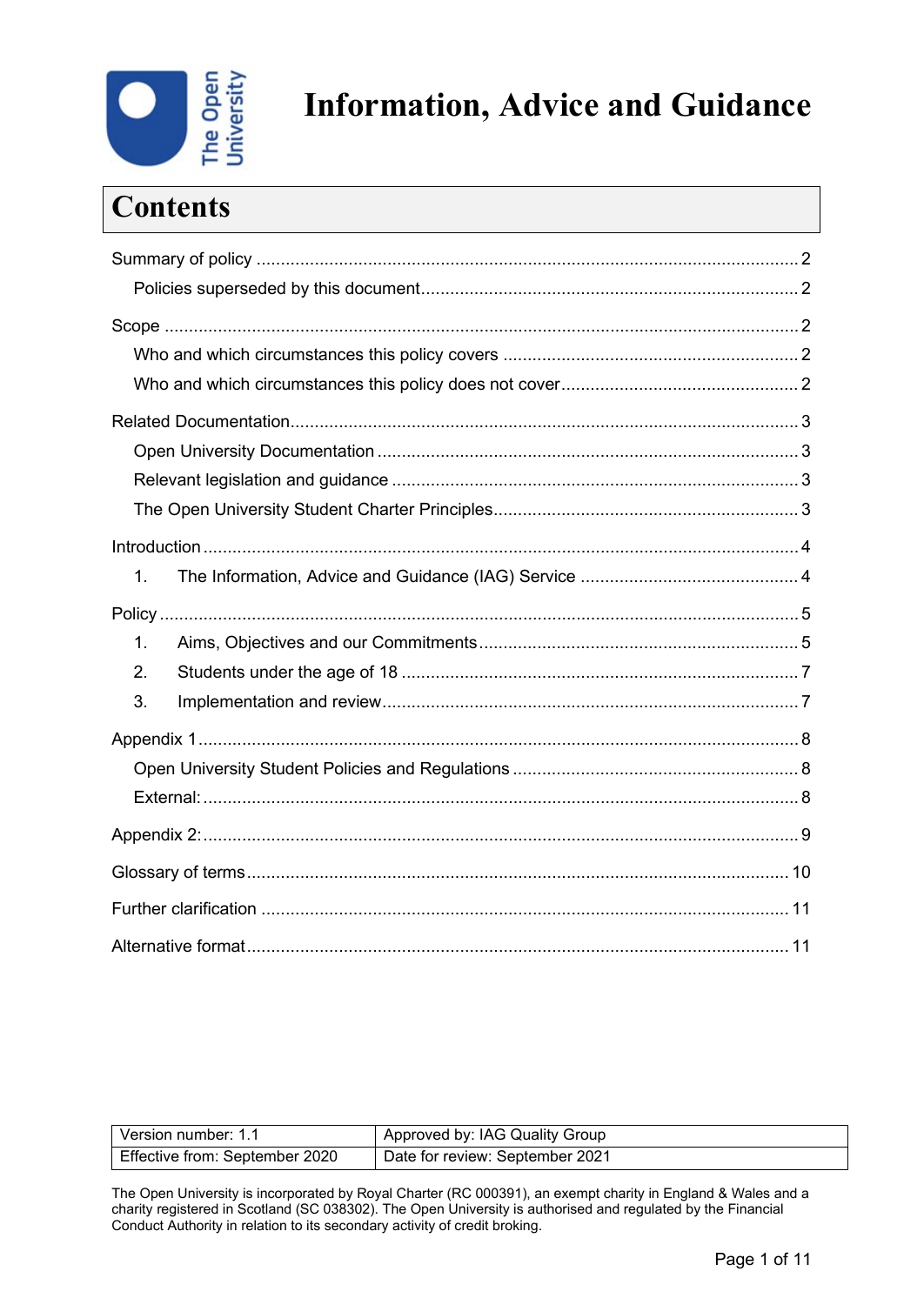# <span id="page-1-0"></span>**Summary of policy**

This policy describes how The Open University delivers Information, Advice and Guidance Services to support:

- i) Enquirers and prospective students considering study with The Open University;
- ii) Students in achieving their aspirations, including their study and career goals through Open University study.

#### <span id="page-1-1"></span>**Policies superseded by this document**

This is a substantially revised policy based on the Information, Advice and Guidance Policy, April 2012.

### <span id="page-1-2"></span>**Scope**

#### <span id="page-1-3"></span>**Who and which circumstances this policy covers**

- 1. This policy applies to you if you are:
	- An enquirer or prospective student.
	- A student pursuing an undergraduate, taught postgraduate, Vocational Qualification, Apprenticeship or Open University-branded micro-credential qualification or stand-alone course.
- 2. The University Information Advice and Guidance Policy adheres to the requirements of Welsh Language Standards for enquirers and students in Wales.

#### <span id="page-1-4"></span>**Who and which circumstances this policy does not cover**

- Postgraduate Research Students
- Those registered on [OpenLearn](https://www.open.edu/openlearn/free-courses/full-catalogue) or [FutureLearn](https://www.futurelearn.com/) modules.

| Version number: 1.1            | Approved by: IAG Quality Group  |
|--------------------------------|---------------------------------|
| Effective from: September 2020 | Date for review: September 2021 |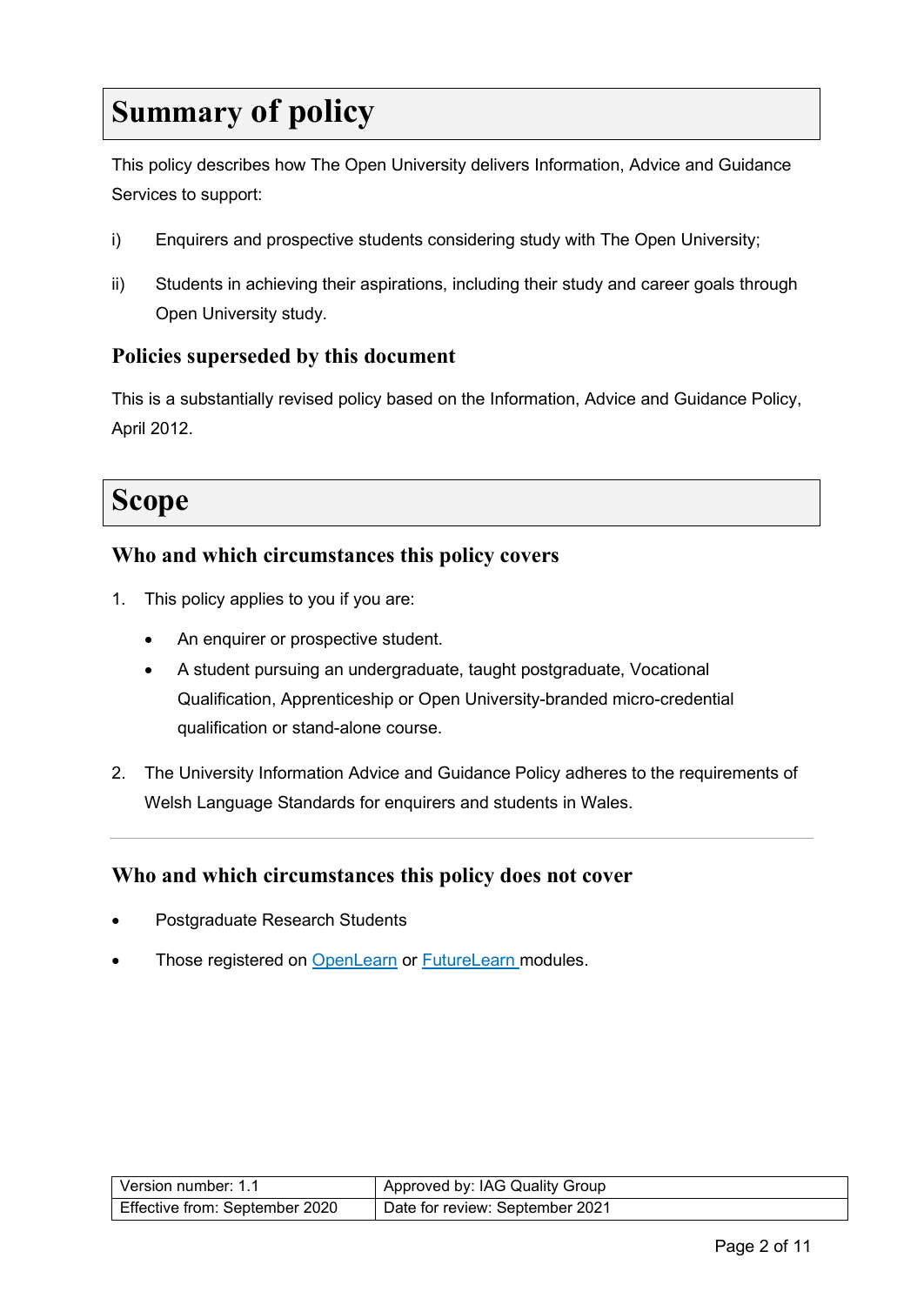# <span id="page-2-0"></span>**Related Documentation**

Other documentation relevant to Information, Advice and Guidance Services includes:

#### <span id="page-2-1"></span>**Open University Documentation**

- [Student Privacy notice.](https://help.open.ac.uk/documents/policies/privacy-notice)
- Students in secure environments are asked to visit [Students in Secure Environments](http://www.open.ac.uk/secure-environments/) or contact [SiSE-General@open.ac.uk.](mailto:SiSE-General@open.ac.uk)
- **[Safeguarding Policy.](https://help.open.ac.uk/documents/policies/ensuring-the-safety-of-children-and-vulnerable-protected-adults)**
- The Open University [Strategic Plan.](http://www.open.ac.uk/about/main/sites/www.open.ac.uk.about.main/files/files/OU%20Strategic%20Plan%20to%202021-22.pdf)
- Statements of Service: Information, Advice and Guidance Service, Careers and Employability Service (Student Policies collection) available via the [StudentHome Help Centre.](https://help.open.ac.uk/)

#### <span id="page-2-2"></span>**Relevant legislation and guidance**

**•** The [UK Quality Code](https://www.qaa.ac.uk/quality-code) – a key reference point for UK higher education quality.

#### <span id="page-2-3"></span>**The Open University Student Charter Principles**

This policy aligns with the following [Open University](http://www.open.ac.uk/students/charter/) Student Charter Principles:

- Principle 4: We communicate with each other in ways which are clear, relevant, accurate and timely.
- Principle 7: We act ethically and transparently, providing and making use of fair and open means to deal with our concerns and grievances, learning from them.
- Principle 8: We challenge bullying and harassment and are committed to supporting the mental health and wellbeing of all members of our University community.
- Principle 11: We work to maintain and enhance the standards and reputation of our University recognising the contributions that all members make to its success.

| Version number: 1.1            | Approved by: IAG Quality Group  |
|--------------------------------|---------------------------------|
| Effective from: September 2020 | Date for review: September 2021 |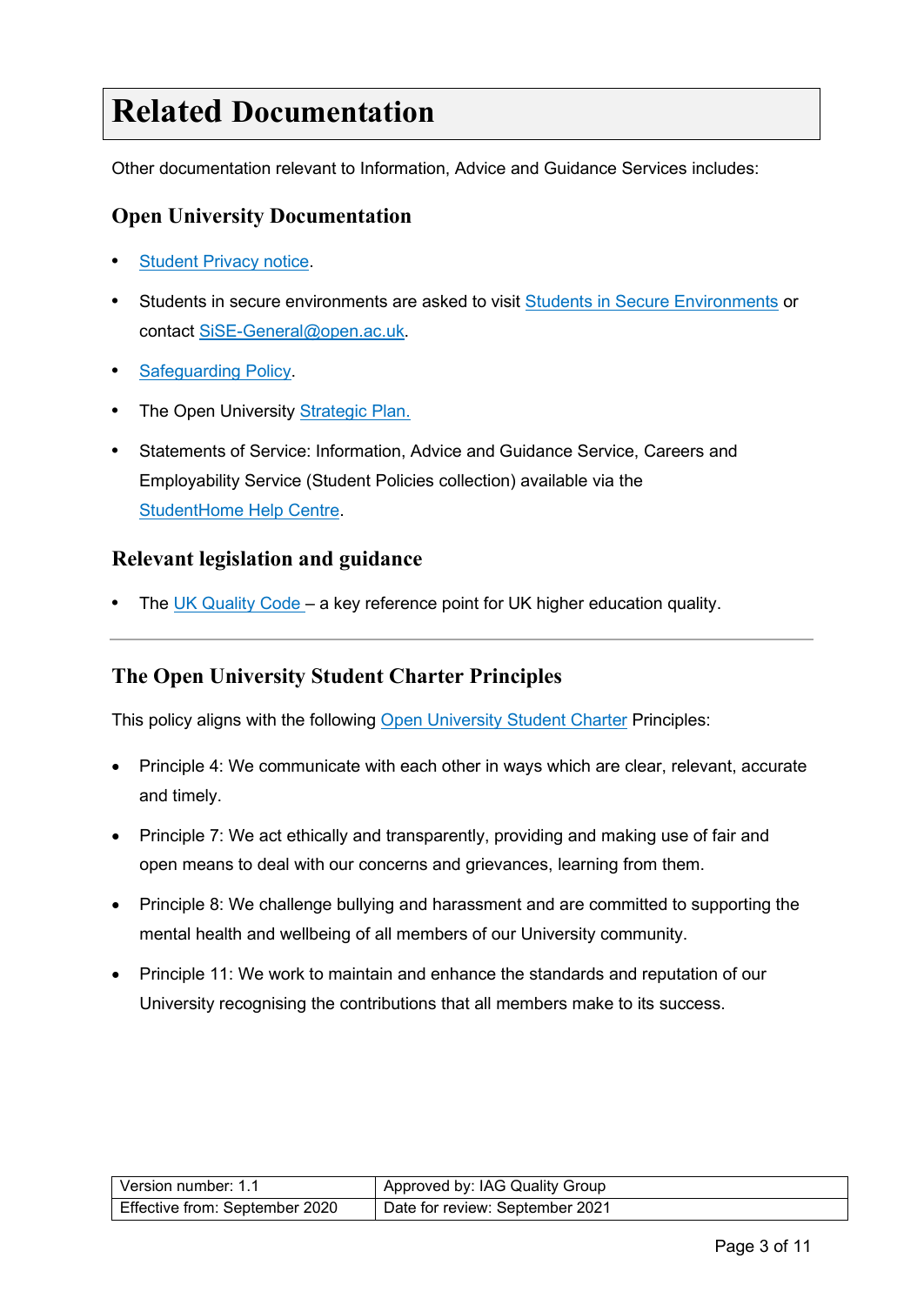### <span id="page-3-0"></span>**Introduction**

#### <span id="page-3-1"></span>**1. The Information, Advice and Guidance (IAG) Service**

1.1 The purpose of the IAG Service is to support you in achieving your aspirations including your study and career goals, whether you are considering studying with The Open University, or are already a student.

**Information:** is a range of resource material available online that is presented in a way that encourages self-assessment and independent decision making whilst also delivering factual data. Information is also provided by practitioners who will direct enquirers and students to relevant resources. Practitioners will use a variety of questioning techniques to gain an understanding of requirements and circumstances whilst identifying any underlying needs or potential barriers to study. Practitioners will signpost enquirers and students to more specialist support where needed.

**Advice:** is the process of supporting enquirers and students to reach informed decisions by making suggestions relevant to their options. Practitioners will use a variety of questioning techniques to clarify further and identify specific needs and help enquirers and students to interpret more complex information.

**Guidance:** is the process of helping enquirers and students with more complex needs to explore issues that may present a barrier to successful study. Practitioners will encourage enquirers and students to assess appropriate options and make decisions that are in their best interests and will facilitate learning and progression. Guidance is likely to involve challenging unrealistic expectations; advocacy on behalf of enquirers and students; and referrals to more specialist support.

1.2 Prospective and current Open University students come from a diverse range of backgrounds and display a varied range of educational experience. The IAG Service supports you in making decisions about Open University study and career planning, based upon your individual needs, circumstances and interests. We place an emphasis on helping you to make informed decisions about your studies by providing online information and advice that is easy to access, clear, relevant and up to date.

| Version number: 1.1            | Approved by: IAG Quality Group  |
|--------------------------------|---------------------------------|
| Effective from: September 2020 | Date for review: September 2021 |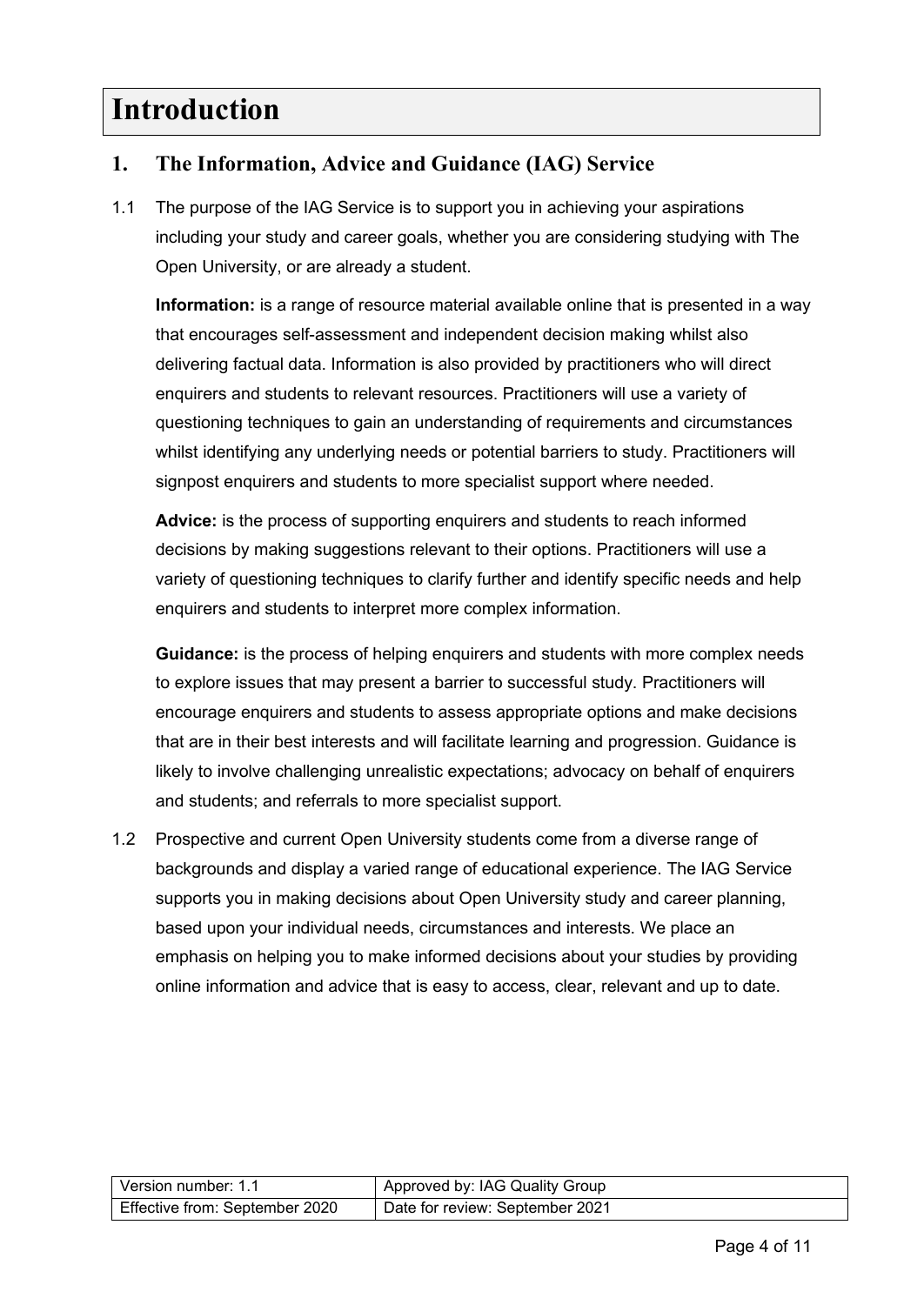- 1.3 Our service is consistent with the agreed Open University approach to educational support and guidance, and is delivered in accordance with the principles of the nationally recognised **matrix** [quality standard](https://matrixstandard.com/) and the University's [Student Privacy Notice.](https://help.open.ac.uk/documents/policies/privacy-notice) We contribute to the University's commitment to reach more students with life-changing learning that meets their needs and enriches society.
- 1.4 The IAG Service entitlements for enquirers and students is outlined in our [Information, Advice and Guidance Statement of Service.](https://help.open.ac.uk/documents/policies/information-advice-and-guidance)

### <span id="page-4-0"></span>**Policy**

#### <span id="page-4-1"></span>**1. Aims, Objectives and our Commitments**

- 1.1 We aim to provide an IAG Service which:
	- respects the needs of the individual enquirer or student. As a service, our Information, Advice and Guidance is underpinned and informed by the open and distance learning model of The Open University;
	- is targeted to the specific needs of enquirers and students at different stages of their studies with The Open University.
- 1.2 We aim to provide you with an impartial IAG Service which respects your individual needs and supports informed course choice and decision making.
- 1.3 We are committed to developing the IAG Service through compliance with the external Quality Standard **matrix**, and via continuous quality improvement, including monitoring, staff training and development.
- 1.4 We will:
	- i) Take into account any concerns you may identify in relation to the IAG Service.
	- ii) Record any necessary communication with you in our customer relationship database, regarding prospective/current study.
- 1.5 With regard to Data Protection:
	- i) Information will be held in accordance with the [University Student Privacy Notice.](https://help.open.ac.uk/documents/policies/privacy-notice)
	- ii) When you contact The Open University, we will ask you to confirm some personal data before discussing your record.

| Version number: 1.1            | Approved by: IAG Quality Group  |
|--------------------------------|---------------------------------|
| Effective from: September 2020 | Date for review: September 2021 |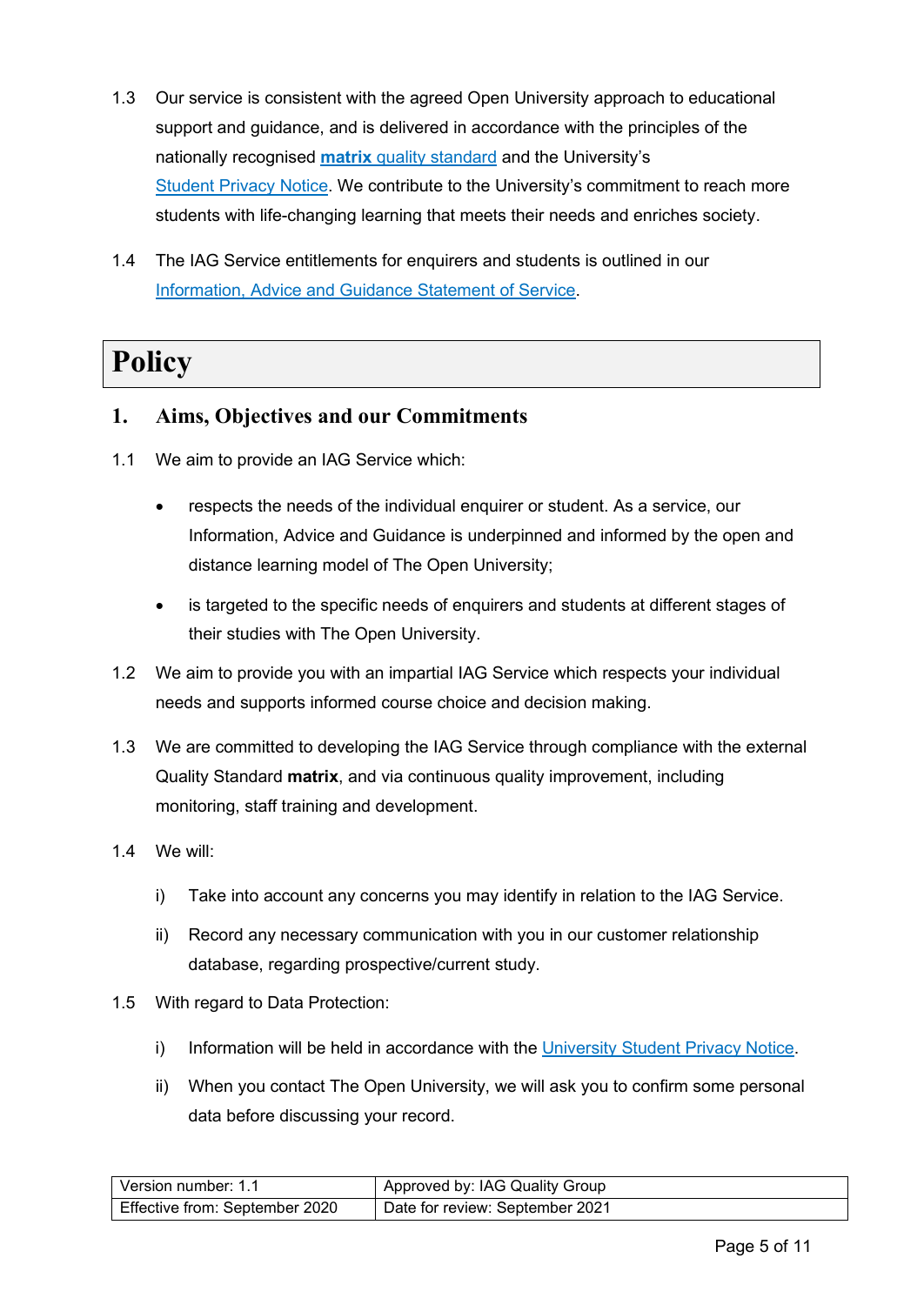- 1.6 The objectives of the IAG Service are to ensure that:
	- i) You are empowered to achieve your study and career goals and to develop independence in your decision-making.
	- ii) The IAG Service can support you if you have additional needs to enable you to overcome potential barriers to study.
	- iii) The IAG Service supports student success, progression and retention.
	- iv) The delivery of Information, Advice and Guidance is responsive to changes and developments within the University and in the external environment.
- 1.7 We will achieve these objectives by:
	- i) raising awareness of the IAG Service so that you know what you can expect and how to access it;
	- ii) providing you with timely and targeted information, advice and guidance at key points in your studies to support your study progress;
	- iii) ensuring, as far as possible, that our online information and advice is current, personalised, accessible, accurate and takes account of individual needs;
	- iv) providing opportunities for you to access information, advice and guidance through a variety of channels, including online discussion forums, email and telephone;
	- v) offering a range of opportunities to give feedback regularly on our IAG Service, and encouraging, and acting, on student and staff feedback;
	- vi) ensuring members of staff have opportunities for training, skills and knowledge development appropriate to their roles;
	- vii) monitoring and maintaining the IAG Service regarding the key skill sets required for an effective and responsive service;
	- viii) seeking to ensure the IAG Service explores and adopts innovative and digital technology as appropriate and relevant in line with University strategic plans;
	- ix) identifying key internal and external points of contact, such as staff in different departments, or external agencies, to inform and support the provision of Information, Advice and Guidance.

| Version number: 1.1            | Approved by: IAG Quality Group  |
|--------------------------------|---------------------------------|
| Effective from: September 2020 | Date for review: September 2021 |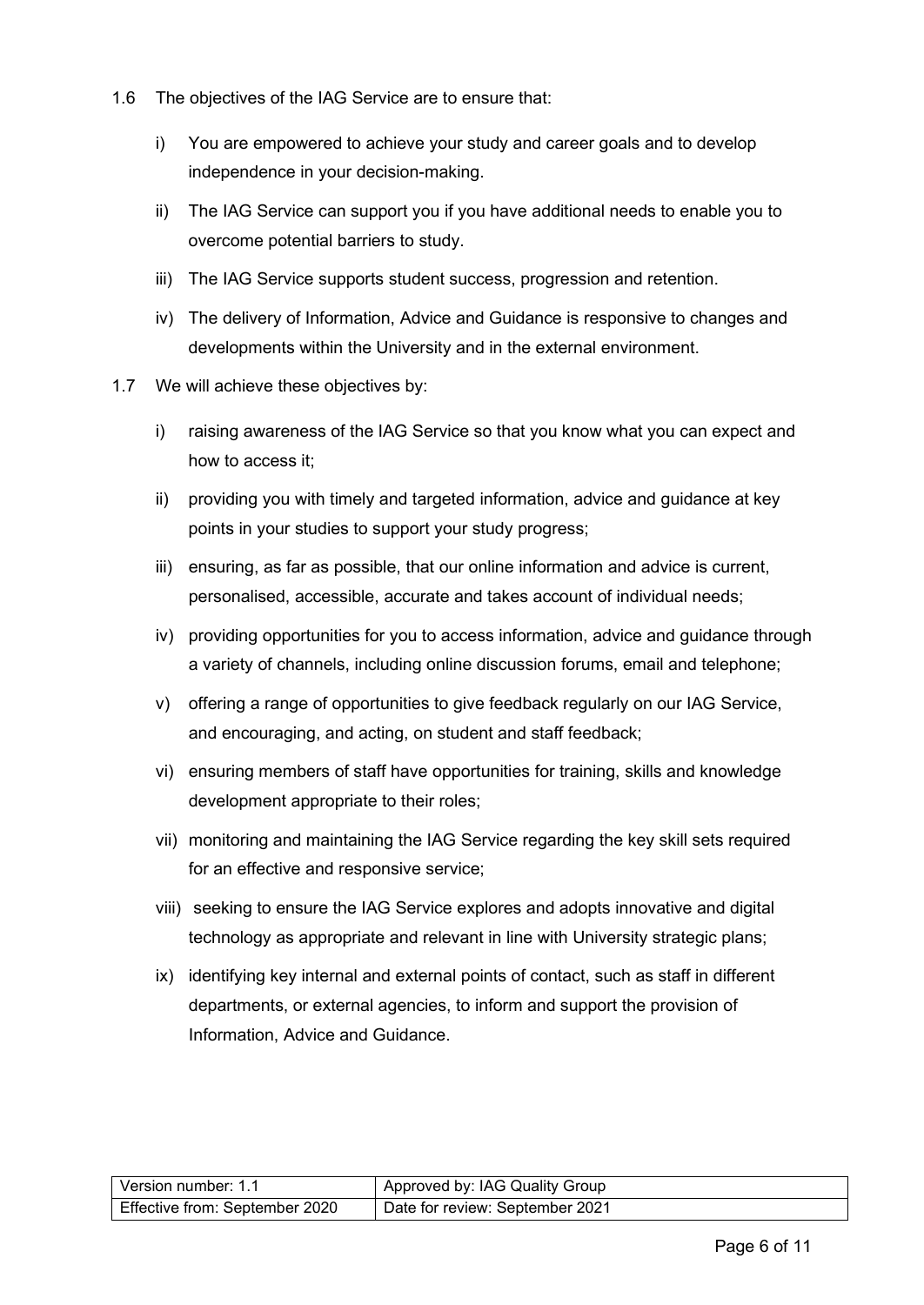#### <span id="page-6-0"></span>**2. Students under the age of 18**

- 2.1 The Open University has specific procedures in place to help children and young people who are considering applying to study according to the [Admission of Applicants under the age of 18.](https://help.open.ac.uk/documents/policies/admission-of-applicants-under-the-age-18)
- 2.2 The University recommends that all applicants under the age of 18 have an appointed Advocate at the time they commence their studies in accordance with the [Advocacy Policy.](https://help.open.ac.uk/documents/policies/advocacy)

#### <span id="page-6-1"></span>**3. Implementation and review**

- 3.1 The implementation of the policy takes place through the delivery of Information, Advice and Guidance, and is evaluated through quality assurance mechanisms such as monitoring and evaluation, and accreditation to **matrix,** the national Quality Standard.
- 3.2. The policy will be reviewed every three years to ensure it remains appropriate and relevant to IAG Service delivery, quality assurance processes and alignment with key University and regulatory policies.

| Version number: 1.1            | Approved by: IAG Quality Group  |
|--------------------------------|---------------------------------|
| Effective from: September 2020 | Date for review: September 2021 |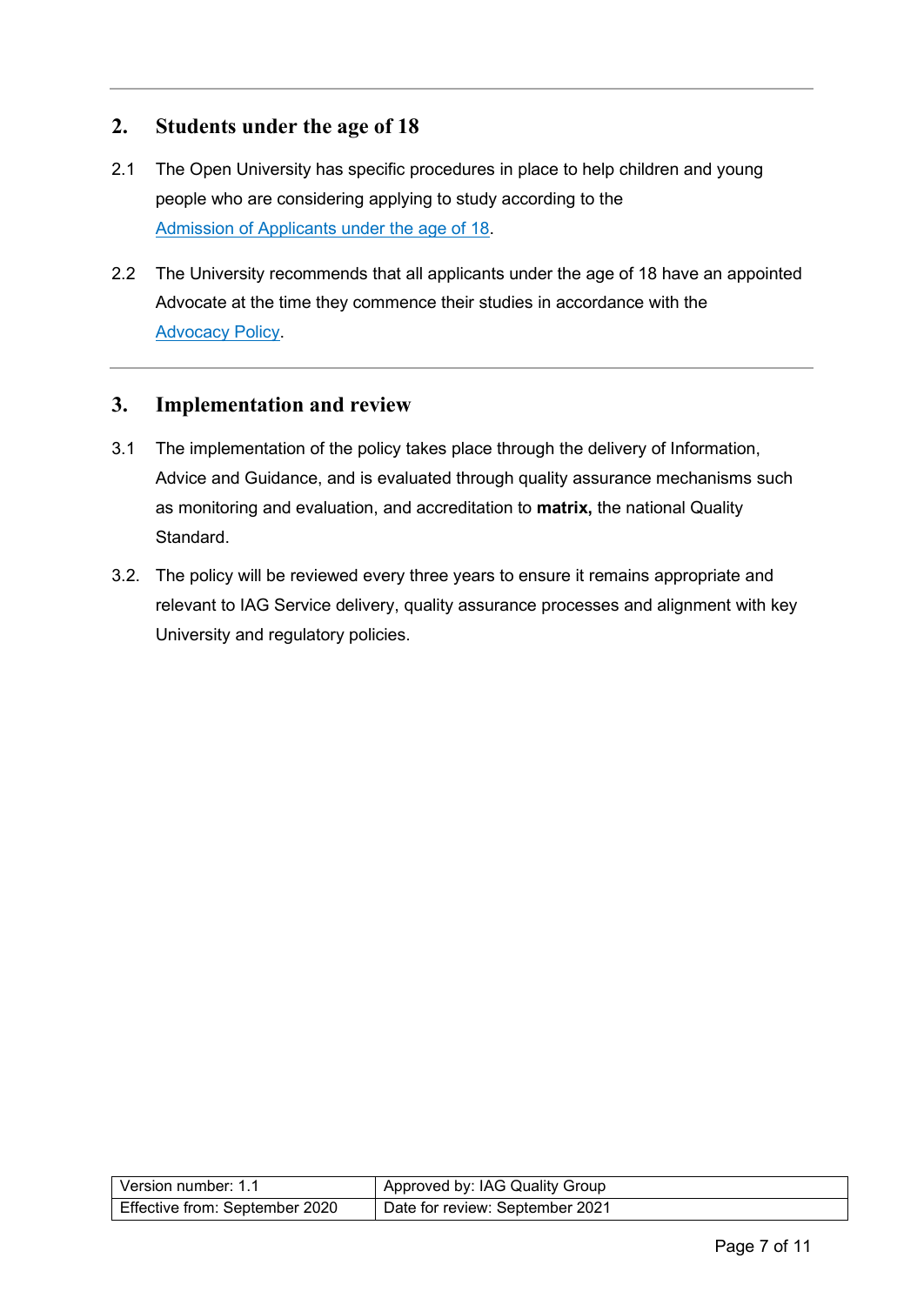# <span id="page-7-0"></span>**Appendix 1**

The following policies, standards and codes of practice underpin the provision of Information, Advice and Guidance.

#### <span id="page-7-1"></span>**Open University Student Policies and Regulations**

These can be found on the [Student Policies and Regulations](https://help.open.ac.uk/documents/policies) page via the [Help Centre](https://help.open.ac.uk/) on **[StudentHome](https://msds.open.ac.uk/students/)** 

These include the policies on:

- **[Student Privacy](https://help.open.ac.uk/documents/policies/privacy-notice)**
- [Student employability statement](https://help.open.ac.uk/documents/policies/employability)
- [The Open University Equality Scheme](http://www.open.ac.uk/equality-diversity/content/equality-scheme-objectives)

These policies are supported by the [Information, Advice and Guidance Statement of Service](https://help.open.ac.uk/documents/policies/information-advice-and-guidance) and the **Student Charter**.

#### <span id="page-7-2"></span>**External:**

- **[UK Quality Code](https://www.qaa.ac.uk/quality-code)**
- The **matrix** [quality standard](https://matrixstandard.com/) for information, advice and guidance services
- The Career Development Institute
- [Association of Graduate Careers Advisory Services](http://www.agcas.org.uk/)

| Version number: 1.1            | Approved by: IAG Quality Group  |
|--------------------------------|---------------------------------|
| Effective from: September 2020 | Date for review: September 2021 |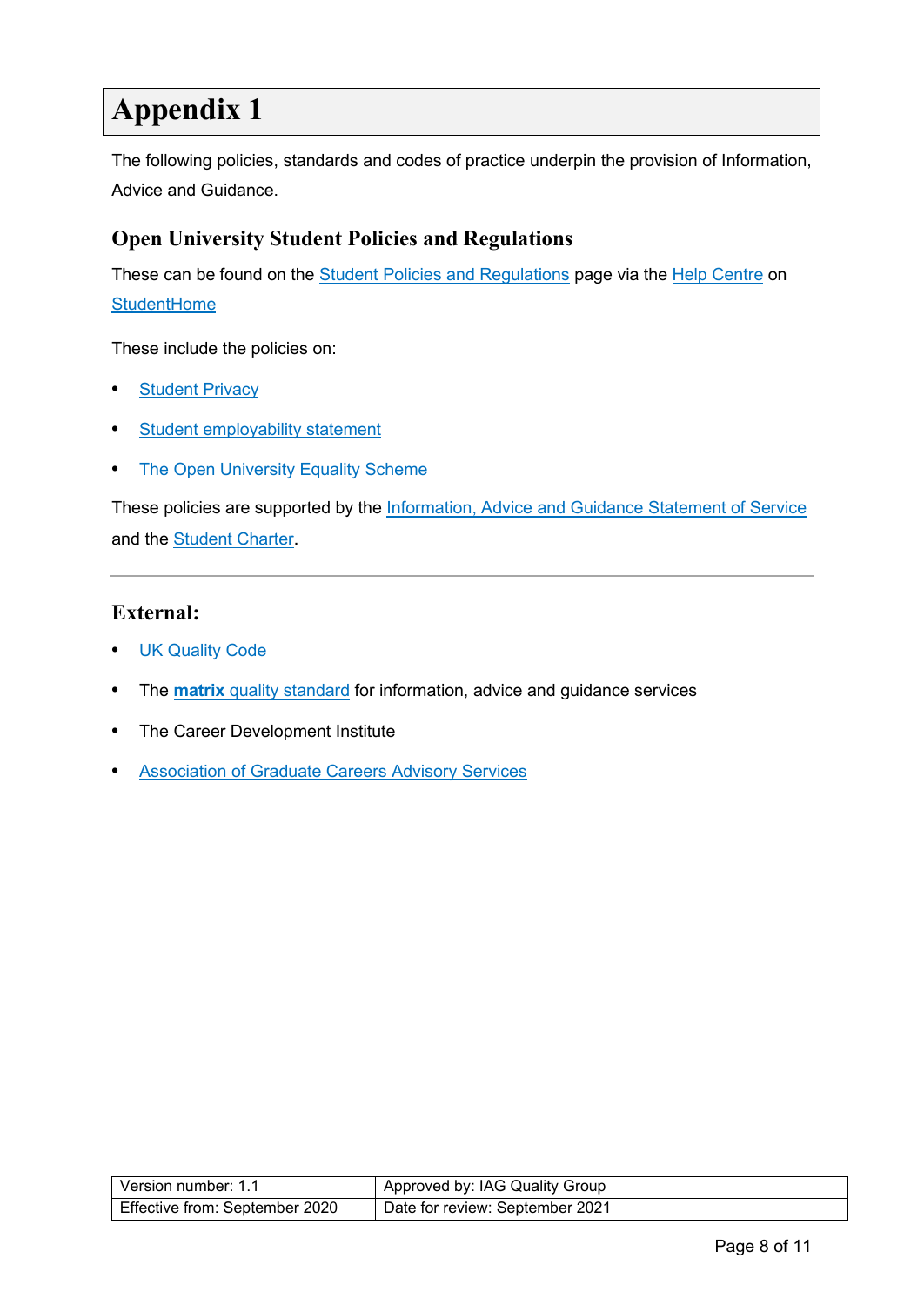## <span id="page-8-0"></span>**Appendix 2:**

Academic Services departments providing specialist Information, Advice and Guidance:

- [Assessments and Exams](https://help.open.ac.uk/topic/assessments-and-exams)
- [Credit Transfer Team](http://www.open.ac.uk/courses/apply/credit-transfer)
- [Careers and Employability Services](https://help.open.ac.uk/topic/careers)
- [Disability Support](https://help.open.ac.uk/topic/disability)
- [Student Fees](https://help.open.ac.uk/topic/payment-and-enrolment/category/ways-to-pay)
- [Vocational Qualification Assessment Centre](http://www.open.ac.uk/business/vocational-qualifications)
- [Ceremonies Centre](https://help.open.ac.uk/topic/completing-your-studies/category/degree-ceremonies)

| l Version number: 1.1          | Approved by: IAG Quality Group  |
|--------------------------------|---------------------------------|
| Effective from: September 2020 | Date for review: September 2021 |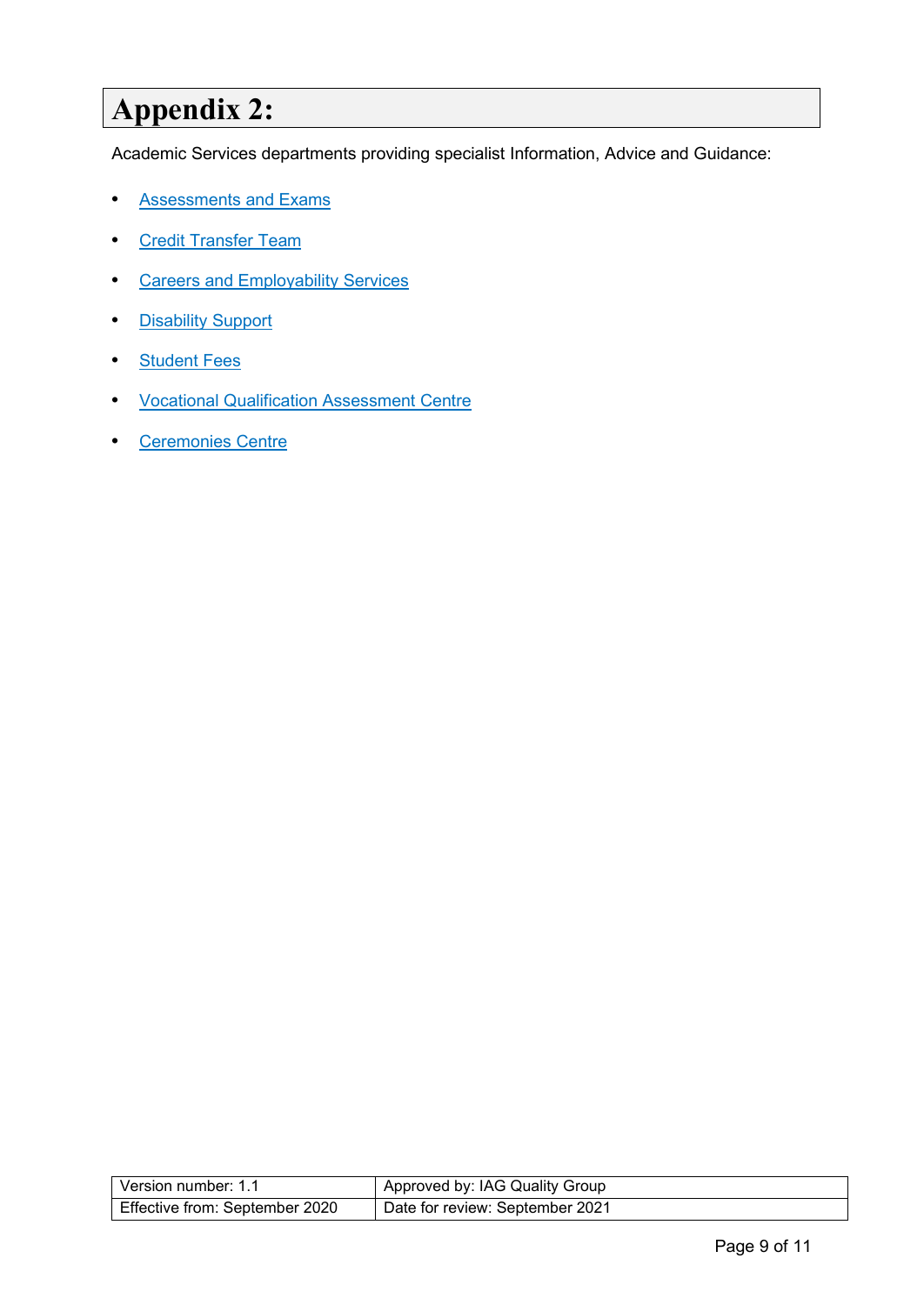### <span id="page-9-0"></span>**Glossary of terms**

#### **Enquirers**

Individuals who are considering Open University study (and are seeking Information, Advice and Guidance to support making an informed decision).

#### **Matrix Quality Standard**

The **Matrix** Standard is a national quality standard which organisations use to assess and measure and improve their information, advice and support services.

#### **Student Progression and Retention**

The process of supporting student success through successful completion of assessment and the chosen programme of study within a specific timeframe. (Reference: Higher Education Academy Framework, as below.)

#### **The Higher Education Academy Framework**

Explaining student access, retention, attainment and progression: Access (across the student lifecycle), retention (completing a programme of study within a specific timeframe), attainment (cumulative achievements in HE and level of degree-class award) and progression in and beyond education are all components of student success. Success in each of these areas depends on the extent to which students are engaged, and their belonging is fostered within their programme and wider institution, across the whole student lifecycle. Further information can be found in the [Framework for student access, retention,](https://www.heacademy.ac.uk/download/framework-student-access-retention-attainment-and-progression-higher-education)  [attainment and progression in higher education.](https://www.heacademy.ac.uk/download/framework-student-access-retention-attainment-and-progression-higher-education)

| l Version number: 1.1          | Approved by: IAG Quality Group  |
|--------------------------------|---------------------------------|
| Effective from: September 2020 | Date for review: September 2021 |